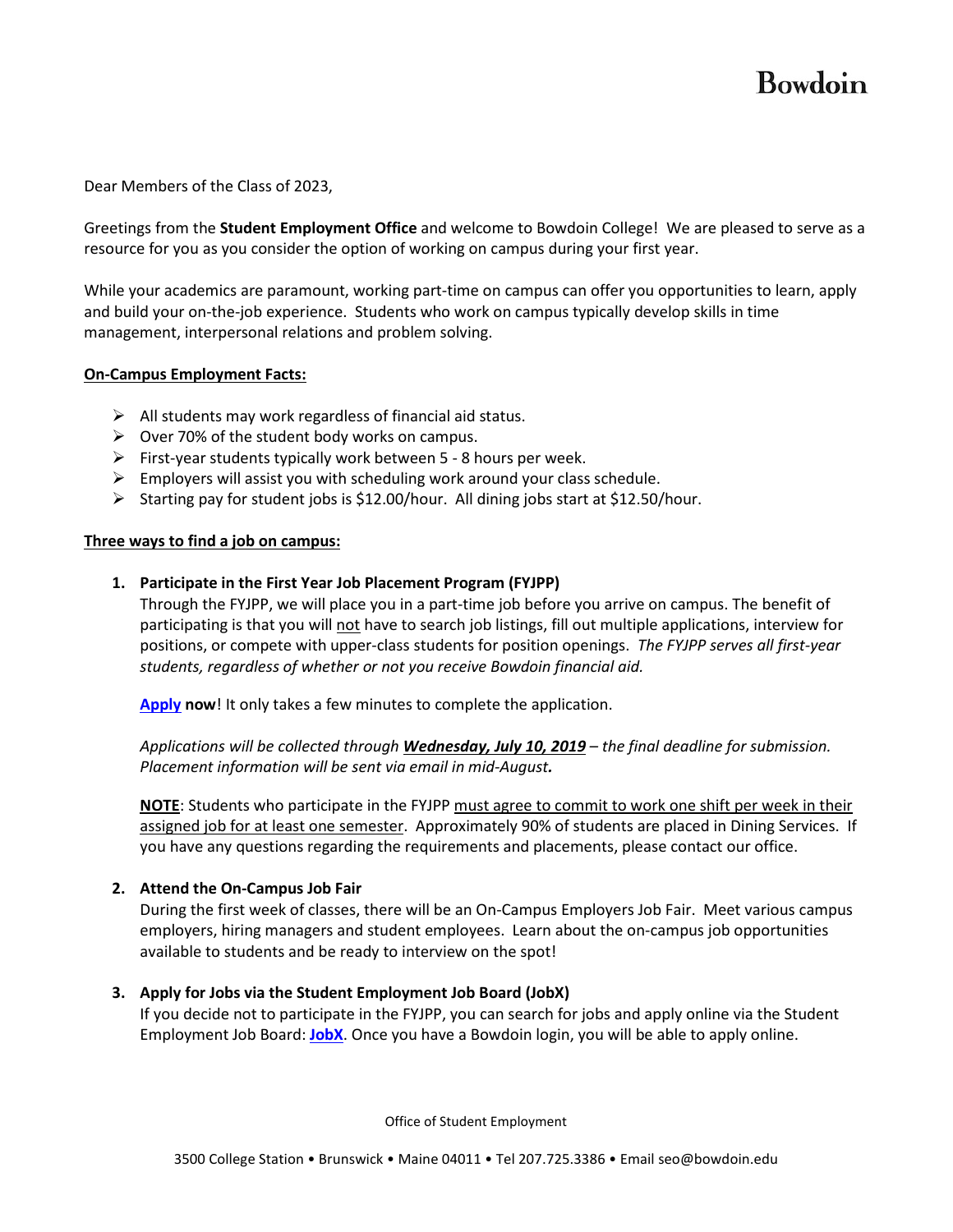# Bowdoin

### **Important Documents Required for Campus Employment:**

All students employed by the College are required to complete the following forms:

- I-9 form (specific identification is required to complete this form see list of acceptable documents)
- W-4 tax forms (federal and state)
- Direct deposit

All documents must be completed *before* attending a training session or beginning your first shift. Please be prepared to complete the I-9 form on **First Year Arrival Day** or at the Student Employment Office, weekdays between 9:00 am and 5:00 pm. A complete list of acceptable documents is attached. Expired documents, photocopies, scans, or faxes will **NOT** be accepted. Please do not mail any documents; these forms *must* be completed in person.

We look forward to your arrival in August! Please contact us by email at [seo@bowdoin.edu](mailto:seo@bowdoin.edu) or by phone (207) 725-3386 with any questions about on-campus employment.

Best wishes,

*Meredith Haralson*

Meredith Haralson Associate Director of Student Employment

Office of Student Employment